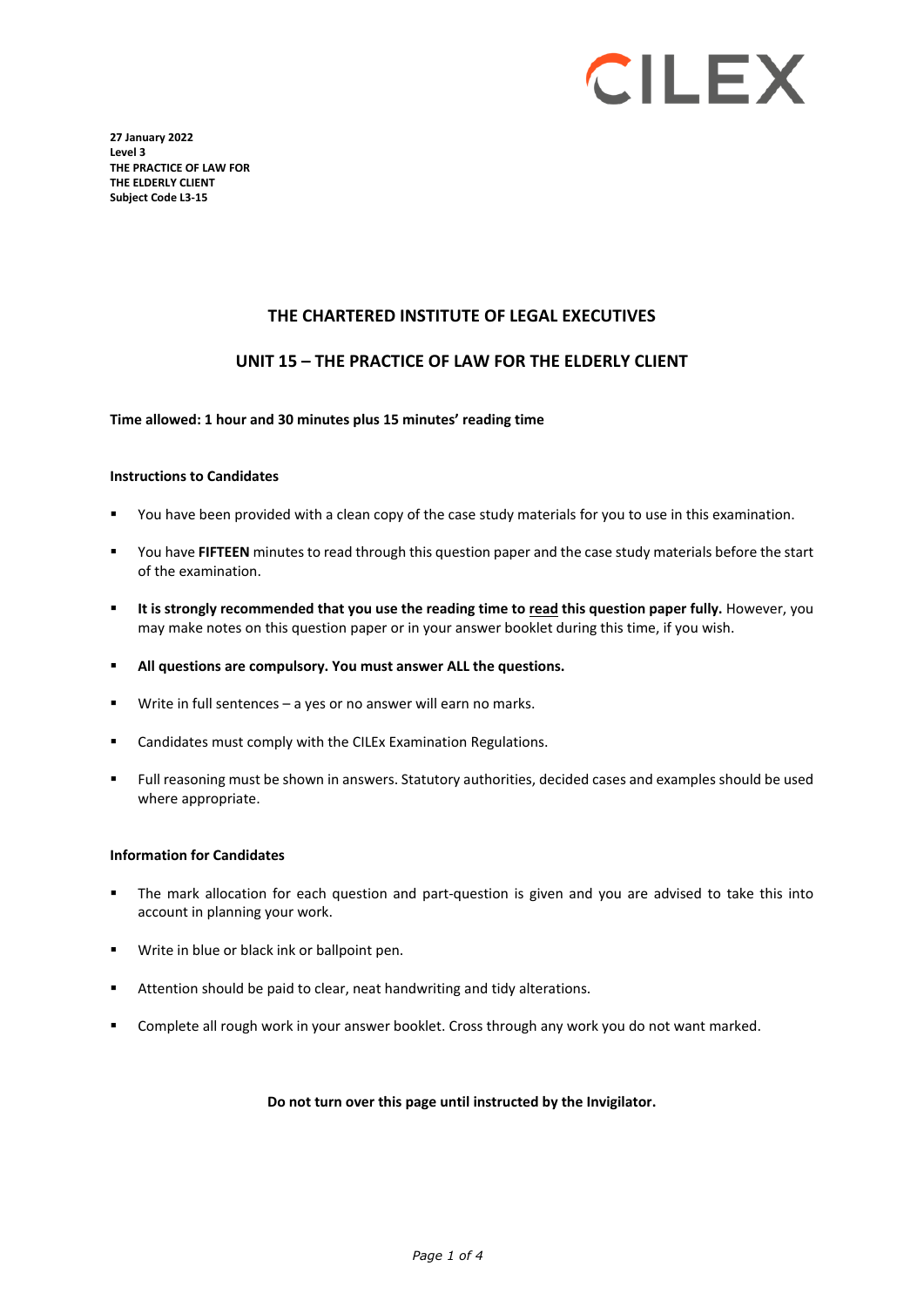## **Question 1**

Reference: Question relates to **Documents 1 and 2** of the case study materials.

Draft paragraphs for inclusion in a memorandum for Anthony Weale, dealing with the following:

(a) describe the nature of a lifetime mortgage;

*(8 marks)*

(b) identify **two** benefits to Margaret of taking out a lifetime mortgage;

*(2 marks)*

(c) identify **two** welfare benefits that Margaret may be entitled to receive.

*(2 marks)*

Draft paragraphs for inclusion in a letter to Sophie, dealing with the following:

(d) describe the procedure for registering Margaret's Enduring Power of Attorney (EPA);

*(8 marks)*

(e) describe what Sophie will be able to do for Margaret, once the Enduring Power of Attorney has been registered.

*(6 marks)*

*(Total: 26 marks)*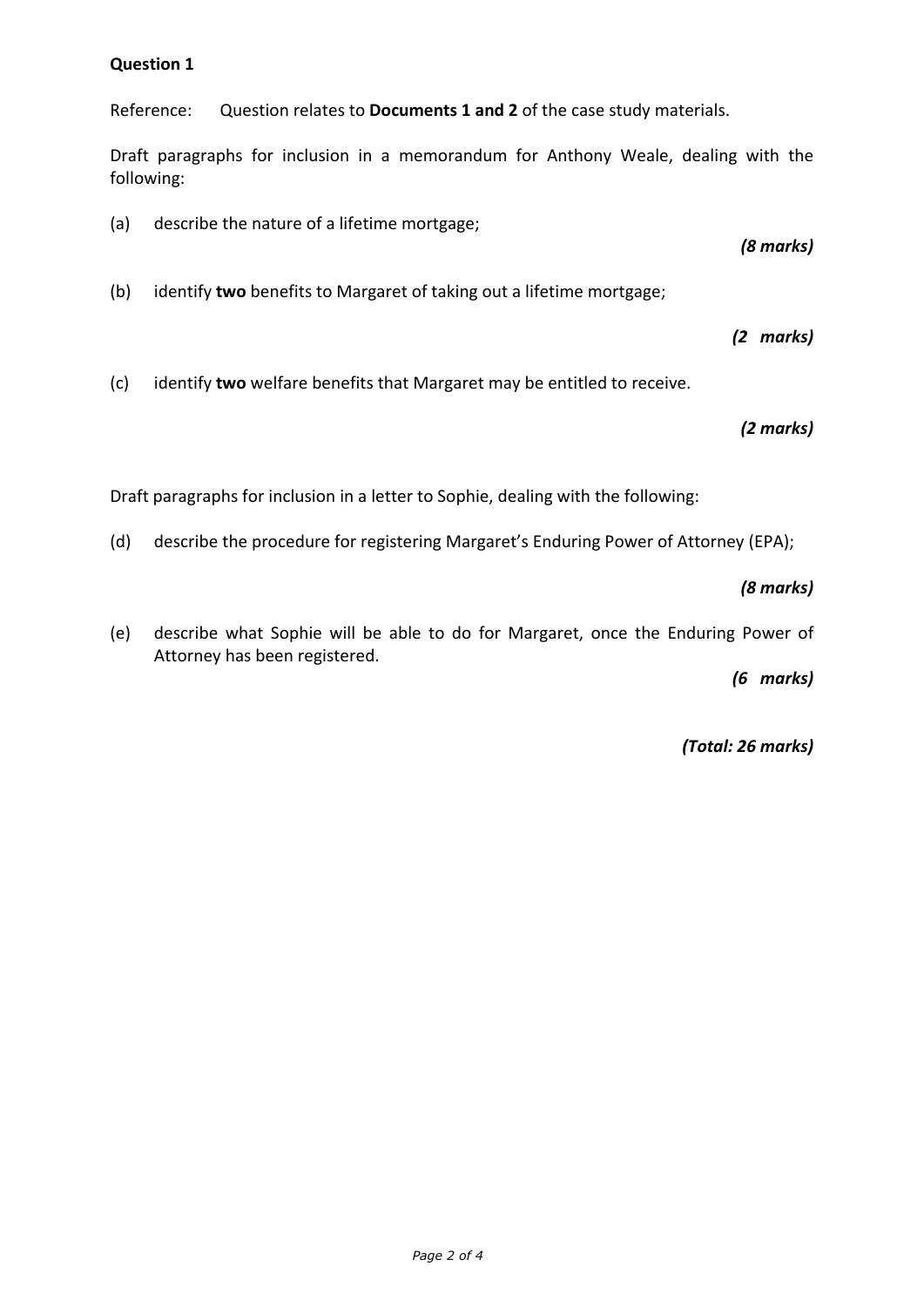# **Question 2**

Reference: Question relates to **Documents 1 and 2** of the case study materials.

Following the registration of Margaret's Enduring Power of Attorney (EPA), Sophie contacts Anthony Weale to inform him that Margaret has been taken into hospital. Sophie is worried, because Margaret's Will is out of date.

(a) Describe what the Court of Protection will consider, if an application for permission to make a Statutory Will is made for Margaret.

*(4 marks)*

(b) Explain what an Advance Decision is, and give examples of what it can and cannot contain.

*(10 marks)*

*(Total: 14 marks)*